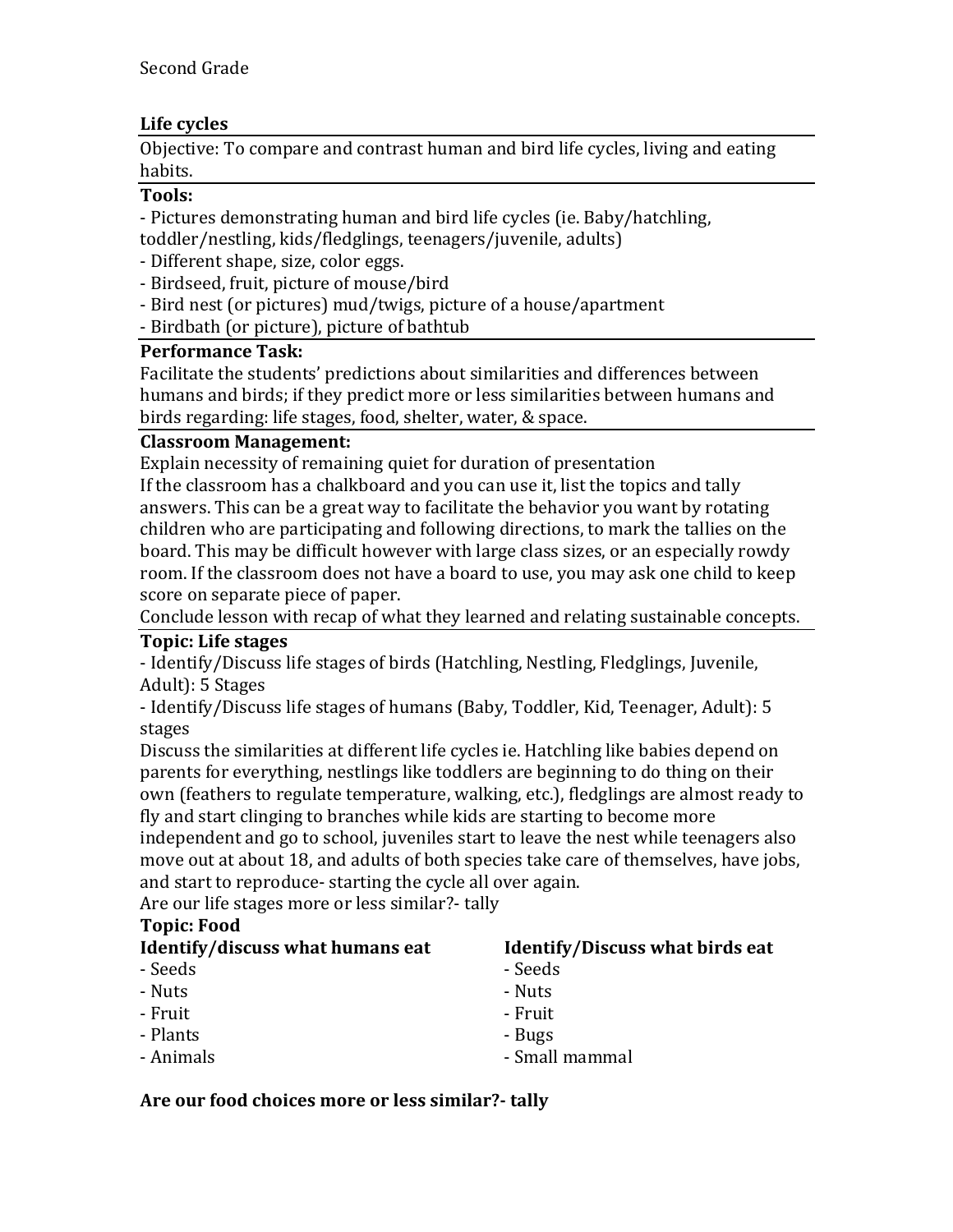# **Topic: Shelter Identify shelter for humans**

> Houses > Apartments/Condo/Townhouse Live with? > Family > Friends Community: Housing complex, Neighborhood, Town, City

#### Are we more or less similar?- tally

# **Identify shelter for birds**

> Trees > Bird'houses > > Manmade > > Birdmade Live with? > Family?

- Other birds/animals? Community: Tree, River, Lake, Forest, Town, City

#### **Topic:%Water Identify/Discuss ways in which humans use%water**

- > Drink
- > Bathe
- > Cool'off

#### **Identify/Discuss ways in which birds use%water**

- > Drink
- > Bathe
- > Cool'off

# Are our water habits more or less similar?- tally

# **Topic: Space**

Social behavior: Interaction with others. **Discuss how people are a social** 

# **animal**

- Living in families/groups/cities
- > Play
- > Friendship
- > Aggressive
- > Eat

# **Discuss how some birds are social** while others are not

- Explain/Discuss nocturnal vs. diurnal: what are we? Birds?

- Flocking birds vs. Birds of prey
- Living with, or without, family or

others

- > Play
- > Grooming > Friendship
- > Aggressive
- Hunting (eat)

# Are our spatial habits more or less similar?- tally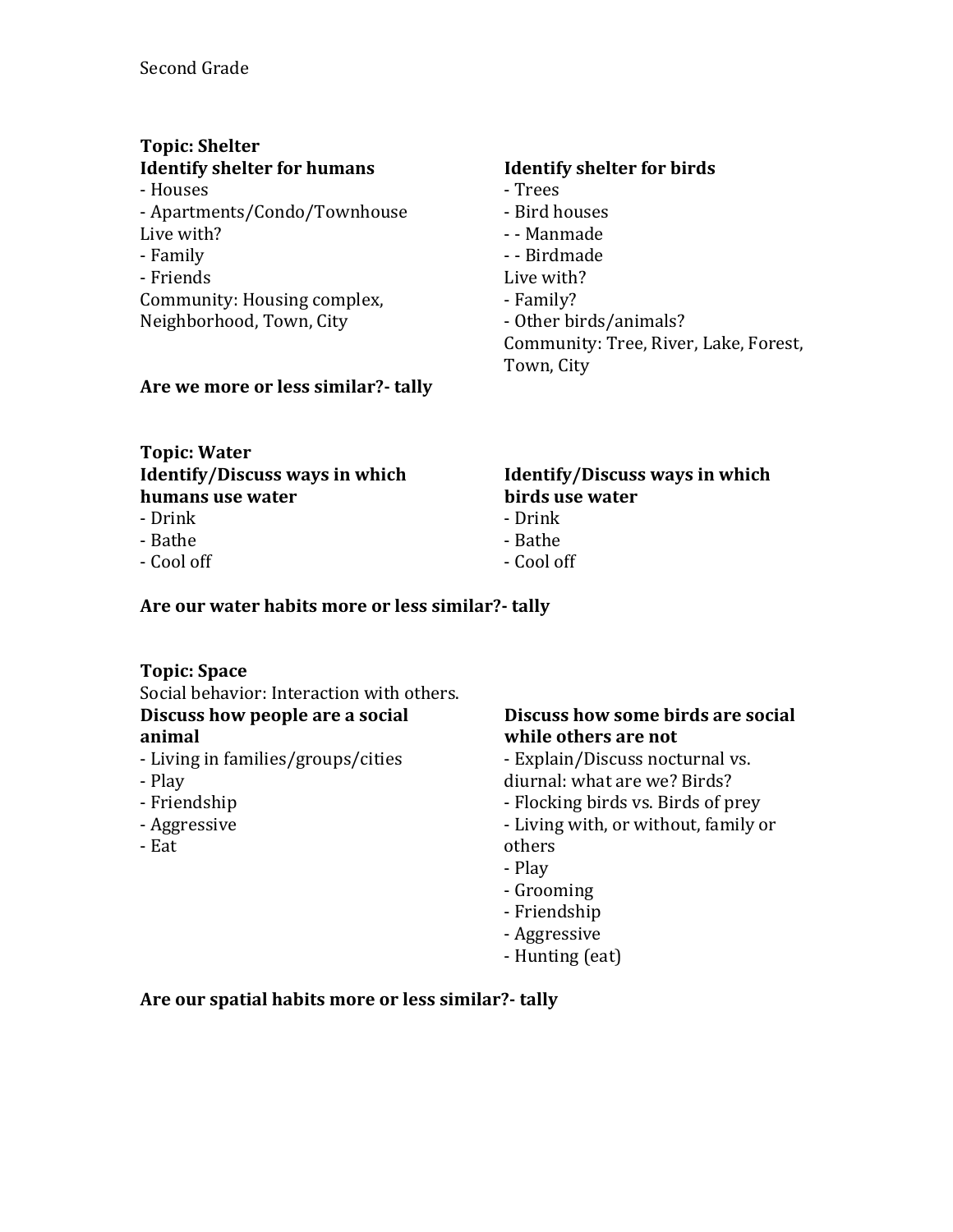## Topic: Conclusions and relate conservation concepts

- What did you learn today from our discussion about birds? Review similarities and differences broadly.

- Were the results what you expected? Why/why not?

| What are some of the ways we<br>(humans) get the things we need?<br>- get food from store | How do birds get what they need to<br>live?<br>- forage/hunt for food- discuss                                                                                                                         |
|-------------------------------------------------------------------------------------------|--------------------------------------------------------------------------------------------------------------------------------------------------------------------------------------------------------|
| - water from tap<br>- live in houses for shelter                                          | dangers to birds (lead poisoning from<br>bullets, pesticides, etc.)<br>- build own nest-discuss dangers to<br>birds (tree trimming in spring, trash,<br>etc.<br>- find water- discuss dangers to birds |
|                                                                                           | (chemicals left out, chemicals dumped,<br>scarcity)<br>- Discuss any other dangers to birds,<br>emphasizing human responsibility of<br>environment                                                     |

### **Topic: Sustainable Solutions**

Discuss conservation: preservation, protection, safeguarding

Prompt students to predict what they can do to conserve and help birds not become harmed by the human environment.

- - reduce, reuse and recycle

- pick up after yourself when you're done camping/fishing, etc.
- - don't litter
- - trim trees in another time of year
- > > make'a'bird'house
- - make a bird feeder
- - plant more trees
- put in a bird bath or pond for wildlife

- - preserve water by taking showers instead of baths and turning off water when brushing teeth

- - don't use chemicals for pesticides, or dump chemicals into ground

- keep air quality clean by driving less, using less electricity, consuming less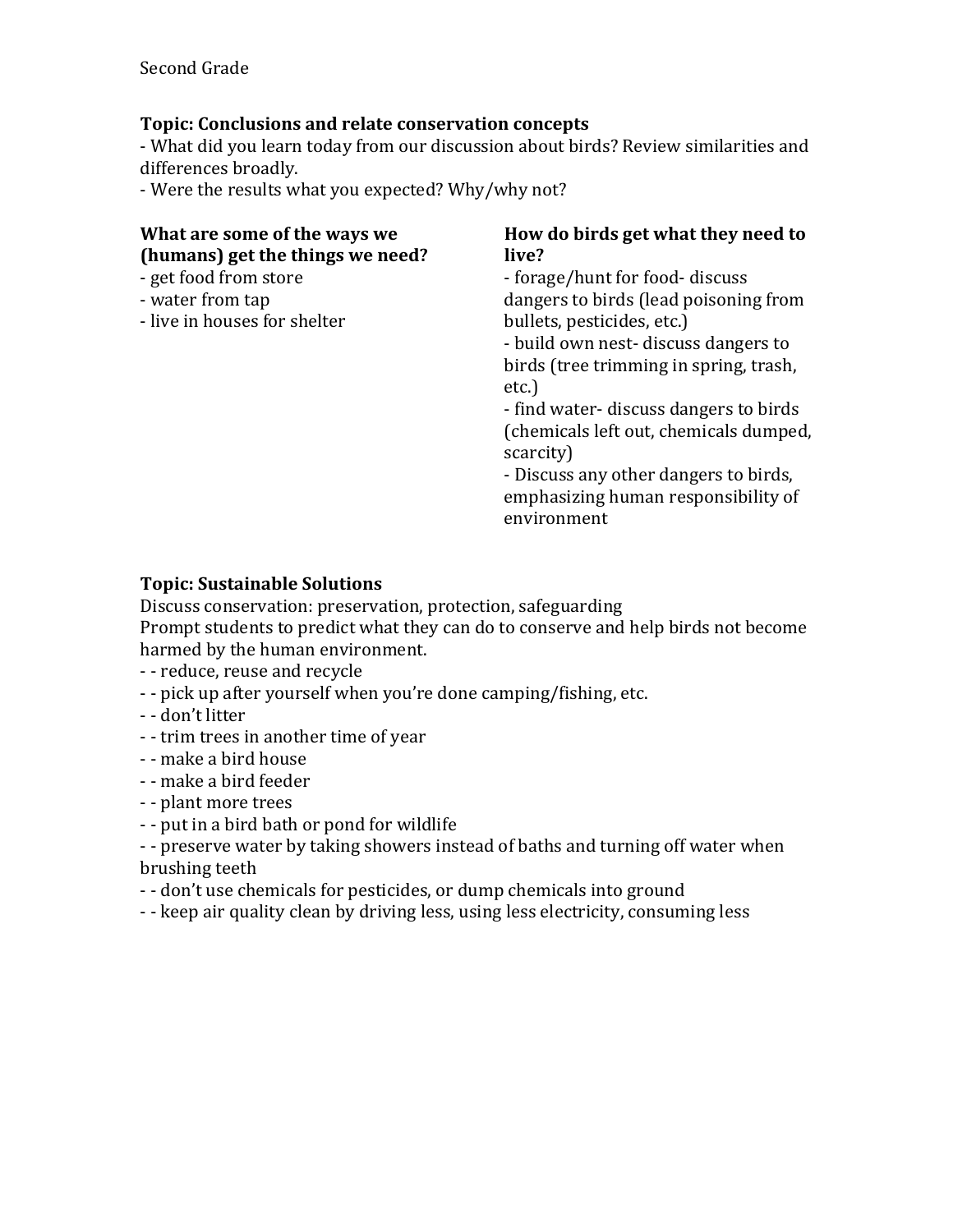# **Possible Sustainable%Projects**

- Invite students to measure their water consumption for baths and showers. (Ask students to predict which uses more water: Showers or Baths. Invite them to take a bath and measure water height. The next day, have them plug the drain and take a shower, measure height and compare).

- Make a bird feeder! (Out of wood, pinecones, or oranges- for orange, peel half making a bowl, use knitting needle to stick through orange for perch).

- Invite students to make a poster about the ways to save water and encourage them to put it on their fridge to help their family conserve also.

- Invite students to create an experiment demonstrating energy conservation using a glass of warm water and a thermos of warm water. See which loses heat faster.

- Invite students to collect air pollution samples by covering an index card with

petroleum jelly and leaving it somewhere for 48 hours. Take before and after pictures and compare results to different areas.

- Invite students to go on a scavenger hunt in a wildlife habitat.

- Have students imagine and draw a picture of their perfect wildlife habitat.

- Encourage students to plant trees/flowers for butterflies and birds.